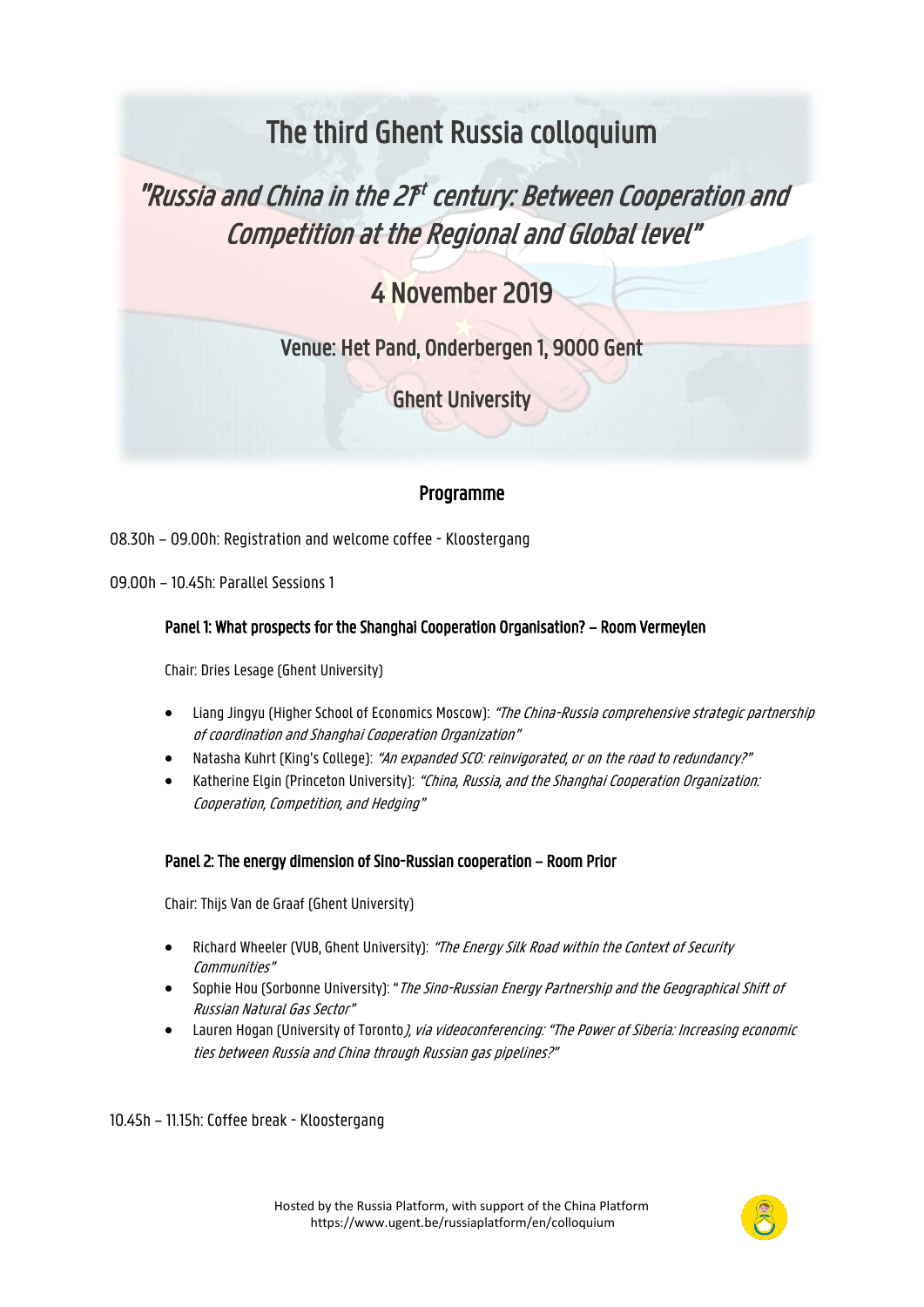#### 11.15h – 13.00h: Parallel Sessions 2

### Panel 3: Towards a new international order: conceptualizations and reflections of the role of China and Russia as great powers – Room Vermeylen

Chair: Timofei Bordachev (Higher School of Economics Moscow)

- Zachary Paikin (University of Kent): "Through Thick and Thin? Russia, China and the Future of Eurasian International Society"
- Yuval Weber (Daniel Morgan Graduate School): "Conceptualizing Hierarchy and Resilience in Global Power Politics"
- Mary Papageorgiou (University of Minho): "Strategic partnerships 2.0? Balancing through partnership: The Sino-Russian relationship in the post-Cold War era"

### Panel 4: Economic competition between China and Russia: what implications for Central Asia? Room Prior

Chair: Jean-Christophe Defraigne (UCLouvain)

- Aibike Mamaiusupova (Central European University): "How the Central Asian region is coping with economic risks of the Eurasian Economic Union and the Belt and Road Initiative: a case of Kyrgyzstan"
- Lyailya Nurgaliyeva (Nagasaki University): "Revealing Sino-Russian relations in Central Asia: view from Kazakhstan"
- John Irgengioro (Brock University): "The under-focused mechanics of China's Belt and Road Initiative: The potential of BRI's proposed transit corridors, its relationship with Russia's Eurasian Economic Union, and its implications on the significance of the Post-Soviet Central Asian space for China"

#### Panel 5: Narratives, images and metaphors: Local perceptions of China in Russia - Room Oude Infirmerie

Chair: Fabienne Bossuyt (Ghent University)

- Anna Kuteleva & Dmitrii Vasiliev (Higher School of Economics, People's Friendship University of Russia): "The framing of China's Belt and Road Initiative in Russian media: Politics of narratives, images, and metaphors"
- lacopo Adda (Global Studies Institute Geneva): "Is the Nerchinsky treaty a problematic historical issue for Russia?"
- Maxime Danielou (French Institute of International Relations): "Intensive and illegal wood logging in the Russian Far East: How emerging representations on China hide Russian internal malfunctions"

13.00h – 13.45h: Lunch

13.45h – 15.15h: Keynote panel moderated by Fabienne Bossuyt (Ghent University) – Room Vermeylen Introduction by Koen Schoors (director Russia Platform) and Luc Taerwe (director China Platform)

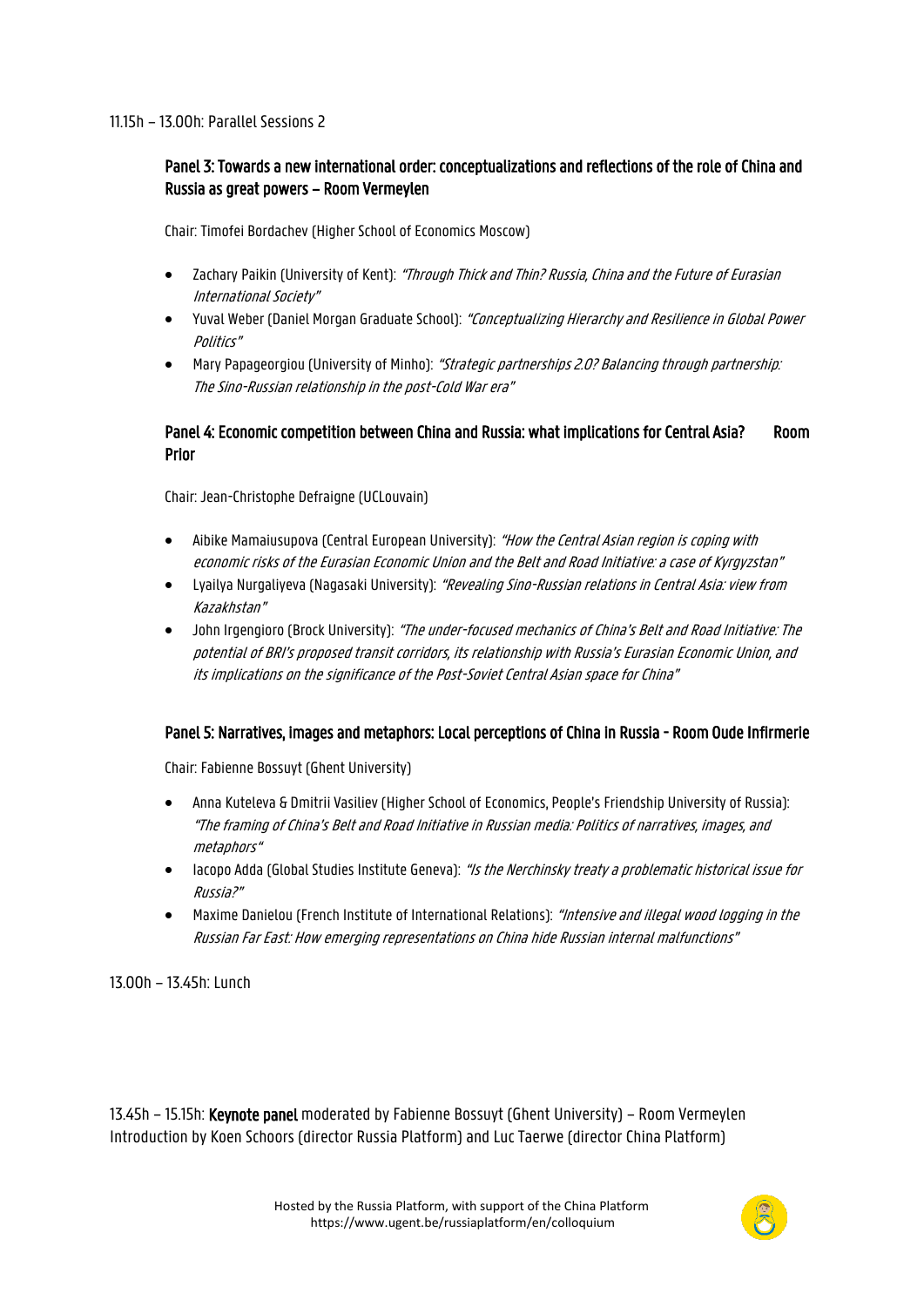- Timofei Bordachev is Associate Professor at the Faculty of World Economy and International Affairs, Higher School of Economics (Moscow), and Programme Director of the Valdai Discussion Club.
- Yang Cheng is Professor of International Relations and Assistant Dean of the School of International Relations and Public Affairs, Shanghai International Studies University.

#### 15.15h – 17.00h: Parallel Sessions 3

#### Panel 6: Russia and China in Eurasia: between partnership and rivalry – Room Vermeylen

Chair: Tony Van der Togt (Clingendael Institute)

- Maria Lagutina (St. Petersburg State University): "Russia and China in 'Greater Eurasia': strategic partners or unequal rivals?"
- Aleksandra Bolonina (University Paris 2): "The Russia-China "geopolitical power": reformist or revisionist?"
- Elena Soboleva (Higher School of Economics St Petersburg): "China's Leadership Initiatives in Central Asia: Resources and Limitations"
- Anna Kireeva (MGIMO University): *"C*onnecting China's Belt and Road Initiative with the Eurasian Economic Union and Russia's Greater Eurasian Partnership: Opportunities and challenges"

#### Panel 7: The connectivity dimension of Sino-Russian cooperation – Room Oude Infirmerie

Chair: Marcin Kaczmarski (University of Glasgow):

- Alexandra Dienes (Friedrich-Ebert-Stiftung Vienna): "EAEU between EU and China Chance for more Connectivity in Eurasia?"
- Natalia Leskina, Emma Sabzalieva (Ural Federal University, University of Toronto): "Educational Dimension of Eurasian Project and OBOR in Central Asia: between cooperation and competition"
- Thomas Kruessmann (University of Kent): "Expectations towards a level playing field and rule-basedness in the BRI: the case of the Polar Silk Route"

#### Panel 8: The economic dimension of Sino-Russian cooperation – Room Prior

Chair: Koen Schoors (Ghent University)

- Jean-Christophe Defraigne (UCLouvain): "To what extent can BRI affect the EAEU and the capacity of Russia to act as a regional economic centre vis-à-vis its periphery?"
- Jiayi Zhou (Stockholm International Peace Research University): "Food security and grain giants: Russia and China trade complementarity and geopolitical risks"
- Riikka Nuutilainen (BOFIT, Bank of Finland): "Future of China-Russia economic relations"
- Boris Vinogradov (Sorbonne University): "Chinese-Russian cooperation in the automobile field, experience and prospects 2000-2019"

17.00h – 17.30h: Coffee Break - Kloostergang